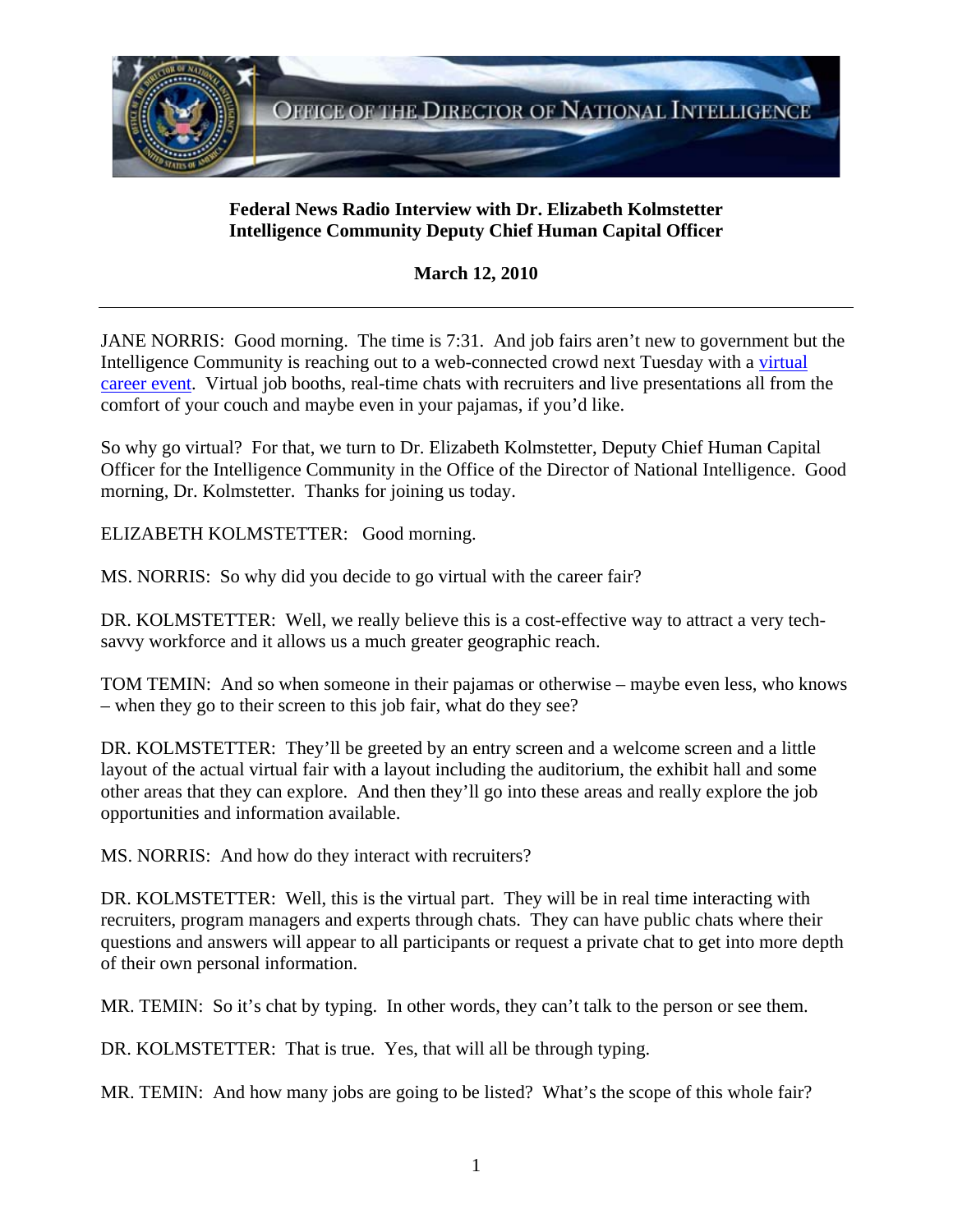DR. KOLMSTETTER: Well, we really haven't even counted all of them because we have so many agencies. We have nine, 10 agencies participating. And they are all still posting jobs that they have available right now. But across the government, as you know, in cybersecurity alone, there are over a thousand, probably 2,000 jobs available. And then we have hundreds more in other disciplines.

MS. NORRIS: Dr. Kolmstetter, will people be pre-selected for specific job openings?

DR. KOLMSTETTER: No, we have set this up actually as a very open event. There's been no preselection. Anyone is available to come in and explore. We even know students who aren't yet in the job market will be participating just to explore opportunities in the Intelligence Community.

MR. TEMIN: Now, the old saying goes, you know, when you're on the Internet, nobody knows you're a dog. So at some point, you're going to have to see these people in person and do some kind of verification. What's the process to make sure that who you're chatting with is the person that shows up for the job?

DR. KOLMSTETTER: That is absolutely a good question because of the virtual nature of this. In order to register, we have asked that applicants also include their résumé. Therefore we already are able to see some of their skills and abilities. And if they're actually going to be talking with a hiring manager, they may ask some questions and be asked some questions about their background.

If there's interest in a good match, we ask that they actually submit – and you can do this virtually – a real job application to one of the specific postings. From there, the hiring managers may actually invite one of these applicants in for an interview. And that is the process, really, where we'll start to really be sure that we're talking to the person with the same skills and that they really match some of the job qualifications.

MS. NORRIS: We're talking this morning to Dr. Elizabeth Kolmstetter, Deputy Intelligence Community Chief Human Capital Officer of the Office of the Director of National Intelligence. They're talking to us about their career fair, which will take place Tuesday, March  $16<sup>th</sup>$  from 10:00 in the morning until 8:00 in the evening.

So which agencies will be participating in this? Can you give us a little rundown?

DR. KOLMSTETTER: Oh, absolutely. We're so excited to have – and this is the first IC-wide virtual fair. We are including the [Central Intelligence Agency,](http://www.cia.gov/) [Department of Homeland Security,](http://www.dhs.gov/) [Defense Intelligence Agency](http://www.dia.mil/), [Federal Bureau of Investigation](http://www.fbi.gov/), [National Geospatial-Intelligence](http://www.nga.mil/)  [Agency](http://www.nga.mil/), [National Security Agency,](http://www.nsa.gov/Careers) [National Reconnaissance Office](http://www.nro.gov/), our own [Office of Director of](http://www.dni.gov/)  [National Intelligence](http://www.dni.gov/) and the [Office of Naval Intelligence.](http://www.nmic.navy.mil/) We'll also have booths representing government-wide benefits, diversity information and opportunities for heritage Americans.

MR. TEMIN: And do you get the sense that interest in intelligence jobs has risen? I mean, intelligence has been in the news, the whole connecting-the-dot issue after Christmas bombing and so forth. Do you find that that's causing people to say, hey, I'd like to help out here?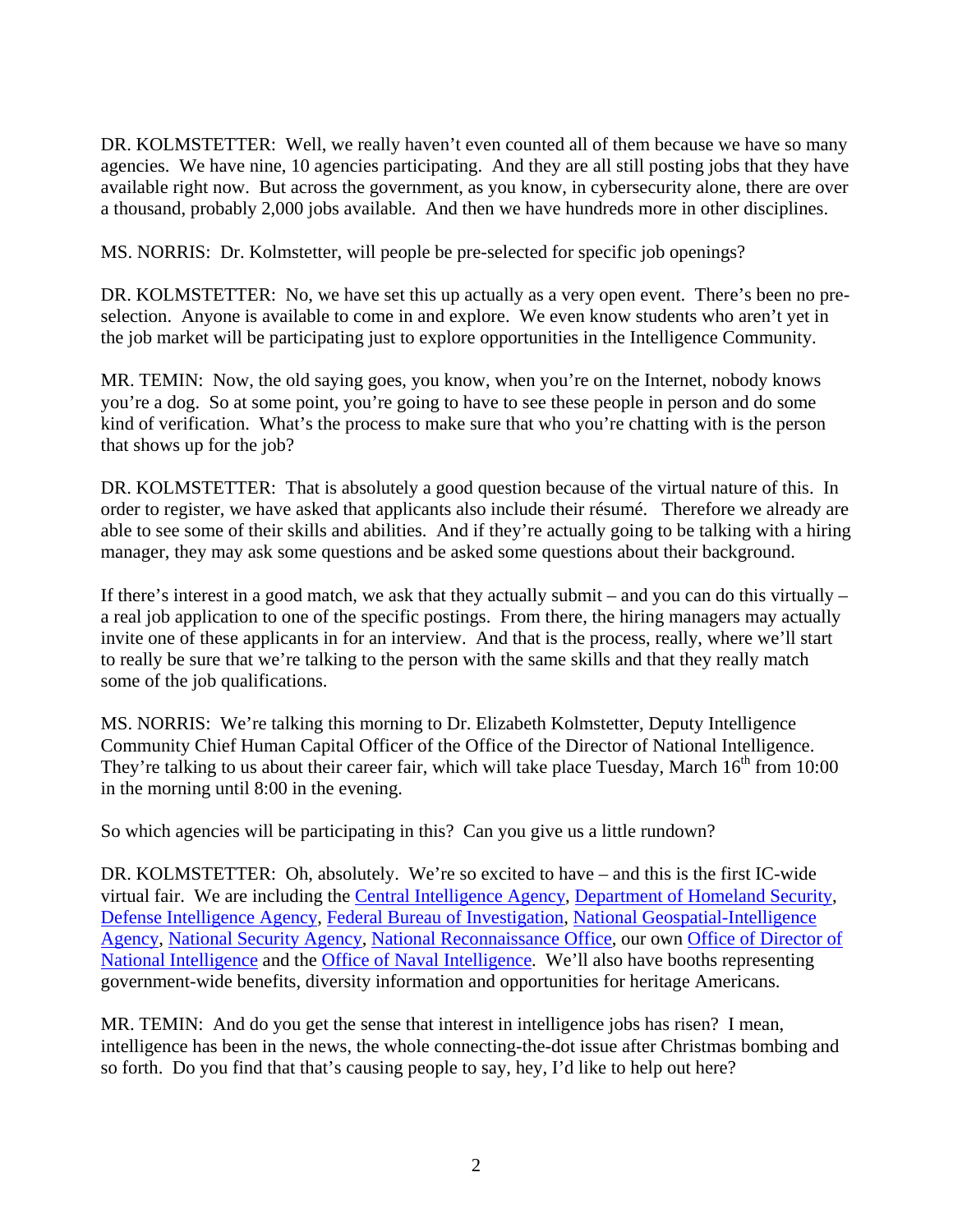DR. KOLMSTETTER: Absolutely. Unfortunately, every time we do have these incidents in the news, that obviously creates more publicity and explains, really, our very, very important role in national security and in the front lines. And we do get a lot of interest. And as you can tell, we're also trying to brand the Intelligence Community as a really wonderful place to start your career and stay with us for a career because we have so many agencies participating in our very important mission.

MS. NORRIS: And Dr. Kolmstetter, tell us about the special language skills that you're looking for as well.

DR. KOLMSTETTER: Yes, as we have seen our threat environment go global, we really do need much more breadth in terms of foreign languages in the areas of Arabic, Dari, Farsi, Mandarin, Pashtu, Urdu, as well as just knowing more about these cultures. Cultural expertise in these areas is critically important to our mission.

MR. TEMIN: I imagine getting people that speak those languages well might at the same time also increase the diversity of the workforce.

DR. KOLMSTETTER: Yes, and we are always seeking to increase the diversity, and of course, with the different ethnicities and cultural experiences, but also just diversity of ideas. We see ourselves as a very innovative workforce, and bringing variety of background, experiences and ideas is critical to us.

MS. NORRIS: And so at this point, we are still a little ways away from the actual event on March 16<sup>th</sup>. Are you still accepting job applicants, and how do they find out more information?

DR. KOLMSTETTER: Yes, absolutely. We will allow registration all the way up until the very day of March  $16<sup>th</sup>$ , next Tuesday. And interested folks just need to get onto our Web site, which is [www.icvirtualfair.com](http://www.icvirtualfair.com/), and they'll get all the information there on how to register.

MS. NORRIS: Well, that sounds fascinating. I'm sure you have lots of registrants already. Can you tell how many applicants there are in queue?

DR. KOLMSTETTER: Yes, actually, it's very exciting. We can pull the numbers just in real time, and we have just reached over 20,000 applicants across the broad spectrum of our job areas, and we're just excited to have all these folks. And again, maybe some of these are not applicants today but are just seeking more information about career opportunities in our Community.

MR. TEMIN: And if they all show up, I hope your online staff won't be swamped.

DR. KOLMSTETTER: Well, this is part of the good thing about being virtual. We actually are staffing this across our community in many different agencies. They're not all going to be in one room, although many of the agencies have set up conference centers and rooms where the folks in the chat rooms will be together. But we are able to distribute our resources, as well, which will help a lot.